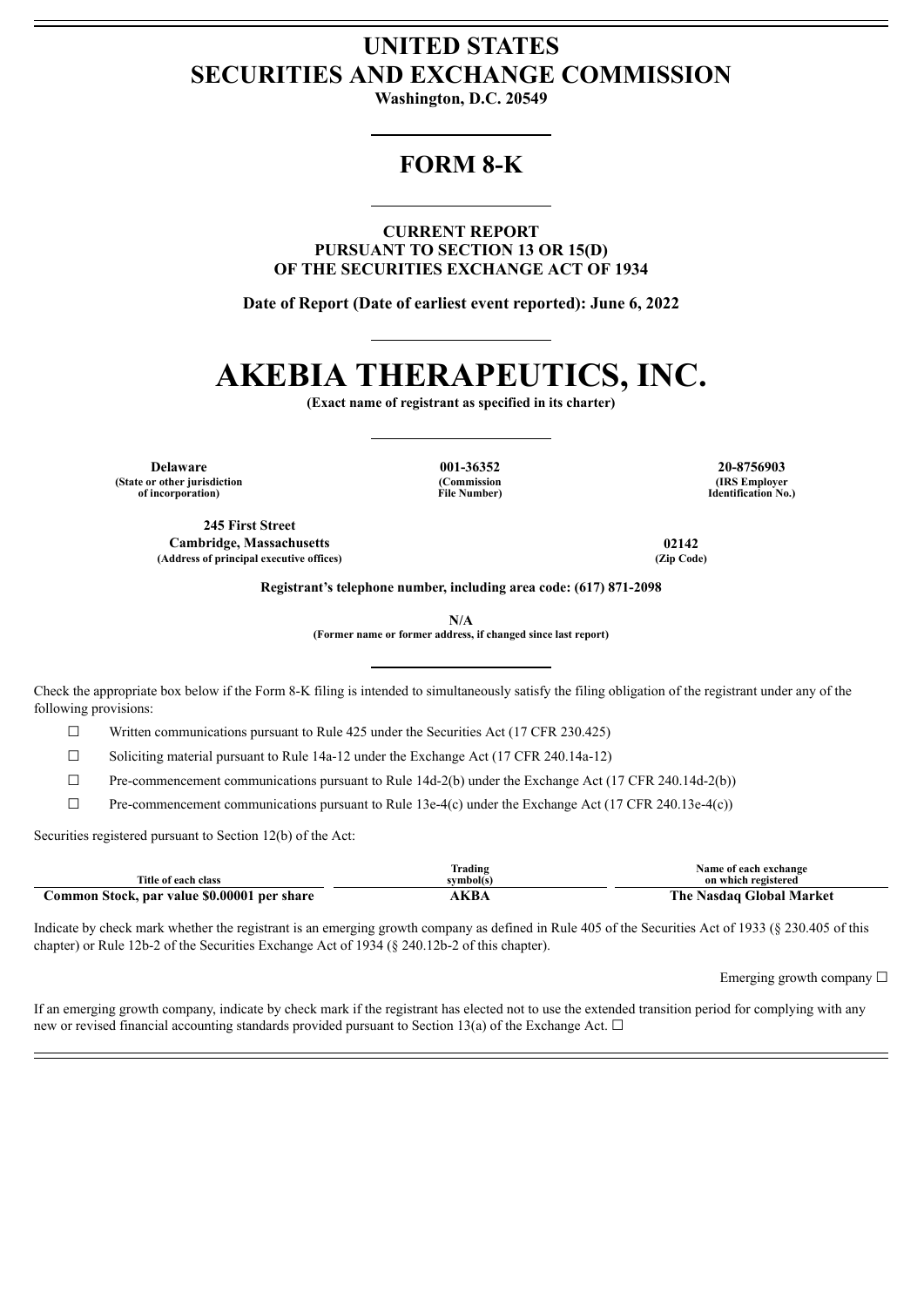#### Item 5.02 Departure of Directors or Certain Officers; Election of Directors; Appointment of Certain Officers; Compensatory Arrangements of **Certain Officers.**

As previously announced, in connection with the reduction in workforce announced in April 2022, in May 2022, the Board of Directors (the "Board") of Akebia Therapeutics, Inc. (the "Company") approved a retention program designed to retain the employees required to support the Company following the reduction in workforce. The retention program consisted of cash payments and/or grants of restricted stock units and options to certain of the Company's employees. As an additional part of the retention program, on June 6, 2022, the Compensation Committee of the Board approved a letter agreement with David Spellman, the Company's Chief Financial Officer (the "Letter Agreement"), pursuant to which Mr. Spellman (i) will receive a \$100,000 retention bonus (the "Retention Bonus") and (ii) will have the opportunity to earn a cash bonus under the Company's Amended and Restated Cash Incentive Plan upon the achievement of certain milestones in the aggregate amount of \$250,000. If Mr. Spellman voluntarily terminates employment with the Company (other than for good reason) or if the Company terminates Mr. Spellman's employment for cause, in either case, within twelve (12) months after receiving the Retention Bonus, then Mr. Spellman will be obligated to repay such amount to the Company within thirty (30) days after the effective date of such termination. Additionally, Mr. Spellman received, on June 8, 2022, a restricted stock unit ("RSU") grant for 200,000 shares of common stock and an option to purchase 200,000 shares of common stock, each of which will vest in full on May 12, 2023, provided Mr. Spellman remains continuously employed with the Company through such date and further provided that if the Company terminates Mr. Spellman's employment without cause prior to such date, the equity shall fully vest on the date of such termination. The retention awards will accelerate in connection with a change in control of the Company. The Letter Agreement will also amend the definition of good reason under the terms of Mr. Spellman's Executive Severance Agreement, dated June 29, 2020.

The foregoing description of the material terms of the Letter Agreement does not purport to be complete, and is qualified in its entirety by reference to the Letter Agreement, a copy of which the Company expects to file with its Quarterly on Form 10-Q for the quarter ending June 30, 2022.

#### **Item 5.07. Submission of Matters to a Vote of Security Holders.**

The Company held its Annual Meeting of Stockholders on June 8, 2022. The stockholders (i) elected two Class II directors to the Board to serve until the 2025 annual meeting of stockholders and until their successors are duly elected and qualified, subject to their earlier death, resignation or removal; (ii) approved, on a non-binding, advisory basis, the compensation of the Company's named executive officers; and (iii) ratified the selection of Ernst  $\&$ Young LLP as the Company's independent registered public accounting firm for the fiscal year ending December 31, 2022.

(i) The Class II directors elected to the Board, as well as the number of votes for, votes withheld and broker non-votes with respect to each of these individuals, are set forth below:

| Director                  | Votes For  | Votes Withheld | <b>Broker Non-Votes</b> |
|---------------------------|------------|----------------|-------------------------|
| John P. Butler            | 45.002.965 | 20.443.013     | 43.845.742              |
| Myles Wolf, M.D., M.M.Sc. | 41.568.017 | 23.877.961     | 43.845.742              |

(ii) The advisory vote on the compensation of the Company's named executive officers received the following votes:

| Votes For:              | 54,224,141 |
|-------------------------|------------|
| Votes Against:          | 10,859,388 |
| Abstentions:            | 362,449    |
| <b>Broker Non-Votes</b> | 43.845.742 |

(iii) The proposal to ratify the selection of Ernst & Young LLP as the Company's independent registered public accounting firm for the fiscal year ending December 31, 2022 received the following votes:

| Votes For:     | 105,575,630 |
|----------------|-------------|
| Votes Against: | 3,184,168   |
| Abstentions:   | 531.922     |